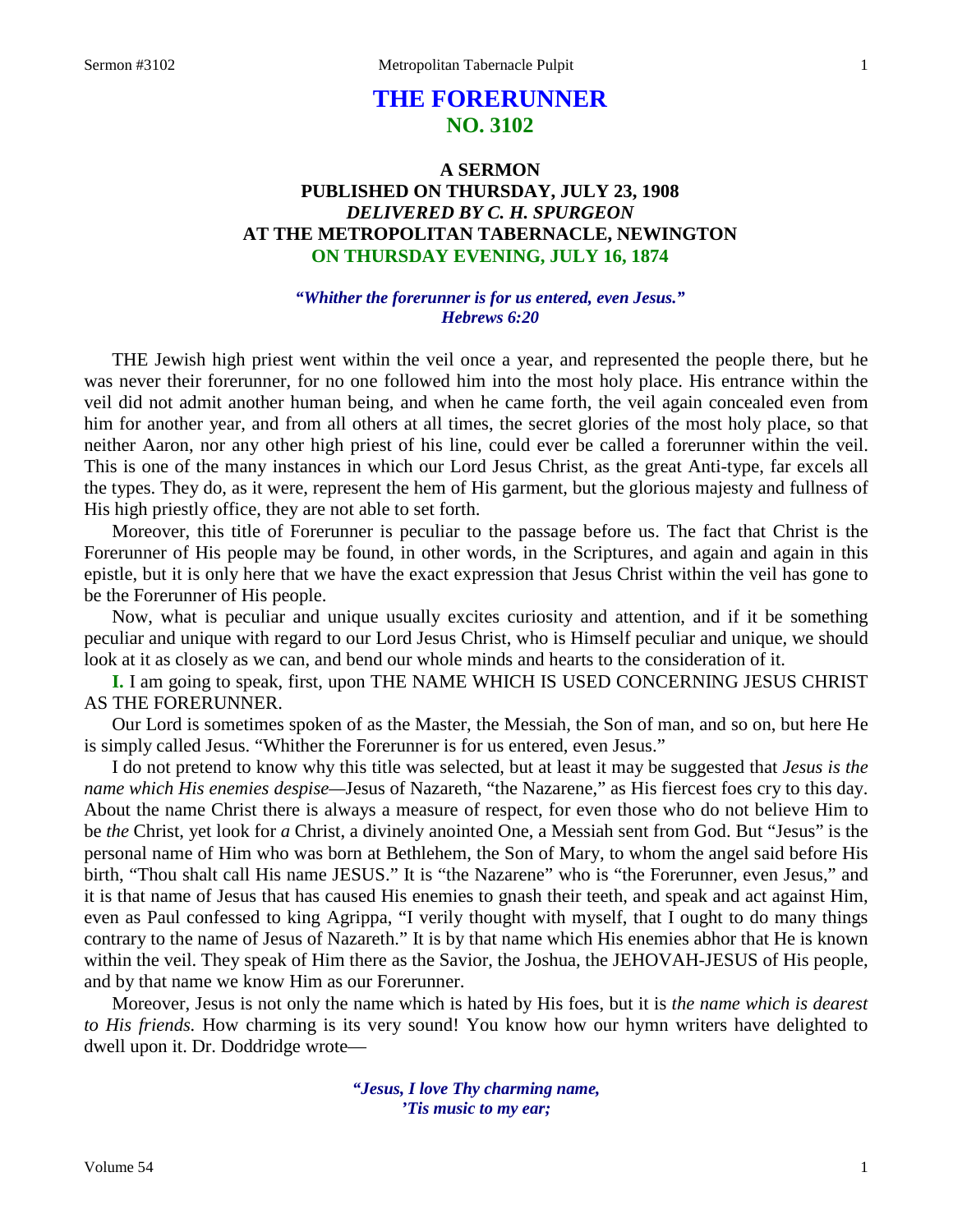2 The Forerunner Sermon #3102

*Fain would I sound it out so loud That earth and heaven should hear."*

And Charles Wesley sang—

*"Jesus, the name that charms our fears, That bids our sorrows cease; 'Tis music in the sinner's ears, 'Tis life, and health, and peace.*

> *Jesus, the name high over all, In hell, or earth, or sky, Angels and men before it fall; And devils fear, and fly."*

Out of all our Savior's names—and they are all precious to us, and at certain times each one has its own peculiar charm—there is not one which rings with such sweet music as this blessed name "Jesus." I suppose the reason of this is that it answers to our own name, the name of sinner. That name needs, to cover it, the names of Him who saves His people from their sins. The sound of this confession, "I have sinned," is like that of a funeral knell, but the music of the sentence, "Jesus saves me," is like that of a marriage peal, and as long as I am a sinner, the name of Jesus will always be full of melody to my soul.

To the Old Testament saints, it was comforting to read of Him who was to be born, "His name shall be called Wonderful, Counselor, The Mighty God, The Everlasting Father, The Prince of Peace," and we still delight to repeat those majestic sounds, but in our quiet and calm moments, and especially in times of despondency and depression of spirit, the music of the harp sounds most sweetly when this is the note which the minstrel evokes from it, "Jesus, *Jesus*, JESUS," and it is very pleasant to me to think that this is the name that we shall remember best even in heaven. He has gone there, as Jesus, to be our Forerunner, so Dr. Watts was right when he sang—

> *"Jesus, the Lord, their harps employs— Jesus, my Love, they sing! Jesus, the life of both our joys, Sounds sweet from every string."*

**II.** Now I want to show you IN WHAT SENSE JESUS IS OUR FORERUNNER.

The word used here means a person running before, an out-runner, a herald, a guide, one who precedes. Such terms would correctly interpret the Greek word used here, so it means, first, *one who goes before to proclaim, or to declare.* A battle has been fought, and the victory won. A swift young man, out of the ranks of the victors, runs with all speed to the city, rushes through the gate, into the market place, and proclaims to the assembled people the welcome news, "Our country is victorious, our commander is crowned with laurels."

That young man is the forerunner of the victorious host, the whole army will be back by and by, the conquering legions will come marching through the streets, and all eyes will gaze with admiration upon the returning heroes, but this is the first man to arrive from the field of conflict, to report the victory.

In that sense Jesus Christ was the Forerunner to report in heaven His own great victory. He did much more than that, as you well know, for He fought the fight alone, and of the people there were none with Him, but He was the first to report in heaven His own victory. On the cross He had met Satan and all the powers of darkness, and there had He fought and overcome them, and shouted the victor's cry, "It is finished."

Who shall report the victory in heaven? Shall some swift-winged angel, one of the many that had hovered round the cross, and wondered what it all could mean, fly like a flame of fire, and pass through the gates of pearl and say, "He has done it"? No, Jesus must Himself be the first to proclaim His own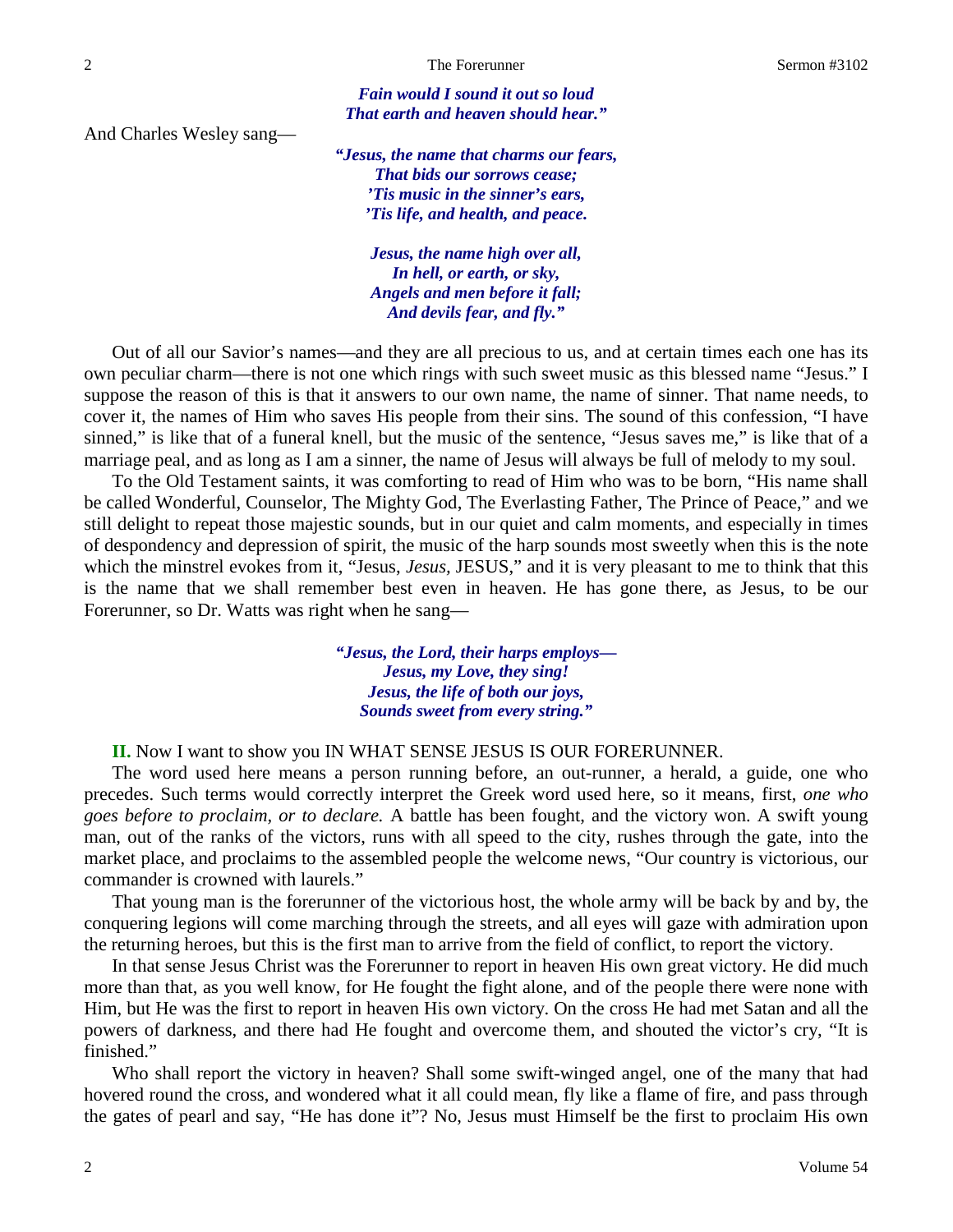#### Sermon #3102 The Forerunner 3

victory, and the eternal safety of all for whom He died. They tell out this good news through the streets of heaven to this day, but He it was who first certified it. When He ascended up on high leading captivity captive, when He entered within the veil and stood before His Father, the First-begotten from the dead, when He declared by His majestic presence that all was finished, when He proclaimed the justification of all His elect, in that proclamation, He was our Forerunner, the first to proclaim that glorious truth, "It is finished!"

A second meaning of the word forerunner will be found in the sense of possessing, for Christ has gone to heaven not merely to proclaim that His people are saved, but *to possess heaven on their behalf.*  Representatively, He has taken possession of the heavenly places in the name of those for whom He died. Christ had paid the purchase price of our eternal inheritance, we as yet have not entered upon possession of it, but He has and He has taken possession of it in our names. All the elect are summed up in Him who is their Covenant Head, and He being there, they are all there in Him.

As the burgesses of a town sit in the House of Commons represented by their member, so we sit in the heavenly places represented by our Leader, who sits there in our name. He has taken *seizin,* as they used to say of old, taken possession of all the glory of heaven in the name of His people. Why is heaven mine tonight? Because it is His, and all that is His is mine. Why is eternal life yours, beloved? Why, because "your life is hid with Christ in God," and He has in heaven for you eternal life, and all its accompaniments of joy and blessedness, and He is sitting there enjoying them because they are His and yours. You are one with Him, so He is your Forerunner in that sense.

Christ is also *our Forerunner in the sense of preceding us.* The Forerunner goes first, and others must come afterwards, He is not a forerunner if there are not some to run behind him. When John the baptist came, he was the forerunner of Christ, if Christ had not come after him, John the baptist would have come for nothing. As Jesus is the Forerunner to heaven, rest assured that those for whom He is the Forerunner will in due time follow Him there.

The best pledge of the glories of the saints in heaven is the glory of Christ there. The surest proof that they shall be there is that HE is there, for where He is, there must also His people be. I delight to think of Jesus Christ as our Forerunner because I feel sure that the mighty grace, which wrought so effectually in Him, and made Him run before, will also work in all His people, and make them run behind till they enter into the selfsame rest that He now enjoys.

And once again, Christ is our Forerunner within the veil in the sense that *He has gone there to prepare a place for us.* I do not know what was needed to make heaven ready for us, but whatever was needed once is not needed now, for heaven has been ready for us ever since Christ went to prepare it. We have sometimes arrived at a house when we were not expected, our friends have been glad to see us, but we could hear the bustle of preparations, and we almost wished that we had not gone to put them into such a flutter in getting ready for us.

But no unexpected guest shall ever await at heaven's gate. They are watching and waiting for us, they know just when we shall get there, and Christ has gone to make everything ready for His longexpected and greatly-loved ones. "I go to prepare a place for you," said Christ to His disciples, and that place He has prepared. We have not to go into an undiscovered country, for however glorious the new world might be, the first man to enter it would tread its soil with trembling feet, for he would not know what he might find there.

It was a brave thing to be a Columbus to discover a new world, but it is a happier thing to go to a country that has been discovered many hundreds of years, where civilization has provided for the supply of all our needs. Christ was the Columbus of heaven, and He has made it ready for us who are to follow Him there when our turn shall come to emigrate to the better land.

**III.** Now I want to answer this question, INTO WHAT IS CHRIST OUR FORERUNNER? He is our forerunner within the veil, where is that?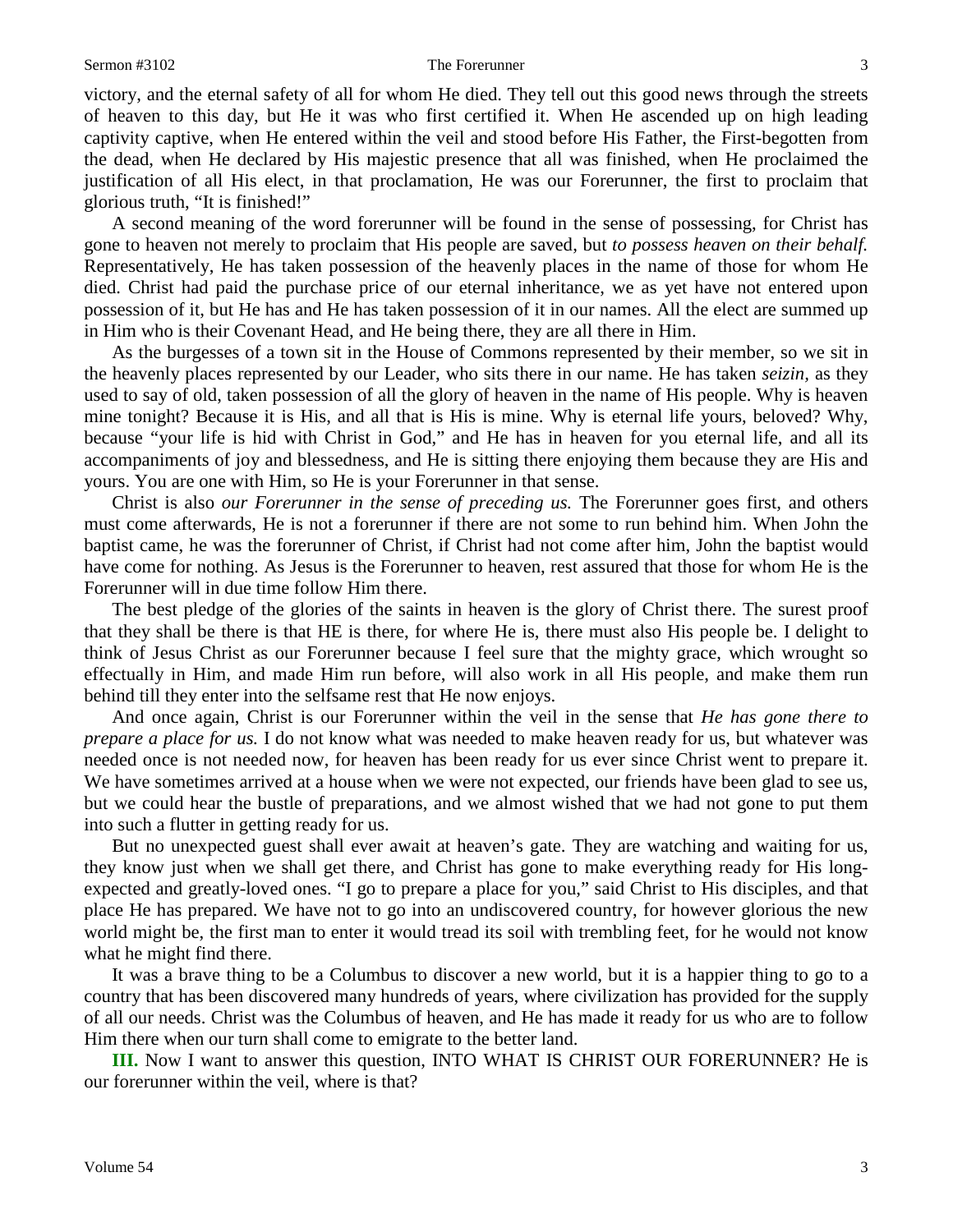Well, first, *it is where all our hope is fixed.* Our hope is fixed on things invisible, mysterious, spiritual, sublime, immutable, divine, which are where Christ is. Paul tells us that the anchor of our soul is "within the veil, where the Forerunner is for us entered, even Jesus."

Within the veil is also, *the place of the greatest possible nearness to God.* Under the old dispensation, it was an awfully solemn thing for a man to be allowed to enter within the veil, anyone who ventured in there uncalled would have been instantly destroyed. To stand within the veil was a joyous, blissful privilege, yet it involved enormous responsibility, but you and I, beloved, stand there in the closest possible nearness to God because Christ has gone there as our Forerunner. He is not merely our Forerunner so that we may enter there in twenty or thirty years' time, or whenever we die, but that we may now boldly enter into the heavenlies where He has gone. Where He is, we are bound to go. Well then, as Christ is there, at His Father's side—

#### *"The Man of Love, the Crucified,"—*

let us not fear to enter where we have the right to go. It is very sad that when some of us pray, we do not dare to enter within the veil, even the outer court seems to be too holy a place for us, if we do venture into the court of the priest, we are all in a tremble.

But brethren, we are permitted to enter into that which is within the veil, for Jesus is there, and He bids us come to Him, therefore let us come boldly. There is a measure of holy familiarity which the devout man may enjoy in the presence of God. It is a blessed privilege to know God as your Father, and to be as bold with Him as a child is with a father, with the boldness of a love which does not dare because it deserves, but dares because God loves, and which, while it humbles itself into the very dust, yet grasps the feet of God even there, and clings to Him, and delights in its nearness to Him.

Is it not a cause of untold joy to us that Jesus Christ is within the veil now as our Forerunner, that we may daily go where He always is? This is the right position for a child of God in prayer, he must not stand at the foot of Sinai, he must not stand in any unclean place, but he must go where the blood has been sprinkled on the mercy seat—brought nigh by the precious blood of Jesus.

Let us also remember that this place of nearness to God, into which Christ has gone, will mean *nearness to God in a higher sense by and by.* You cannot conceive of anybody being nearer to God than Christ is "within the veil." In that nearness He is our Forerunner if we are truly in Him by faith, is not that a wonderful thought? We might have thought that in that wondrous nearness to God which the Mediator enjoys, He would be alone, for He is so very near, but it is not so. He has Himself said, "To him that overcometh will I grant to sit with me on my throne, even as I also overcame, and am set down with my Father on his throne."

It is not only true that we are to behold Christ's glory, but even while on earth He said, "Father, I will that they also, whom thou hast given me, be with me where I am, that they may behold my glory" as if they would never fully see that glory till they were with Him where He is. To whatever heights of glory He has gone, to whatever raptures of joy He has ascended, He has gone there as the Forerunner of His people.

I may seem to be uttering truisms, but I cannot help it, these are the sort of truths upon which one cannot give allegories, illustrations, or fine sentences. The truths themselves are so glorious that it would be like painting the lily, and gilding pure gold, to try to adorn them. We must not attempt it, but just leave the truths as they are for the Spirit of God to apply them to your souls, and so I mean to do after I have mentioned a few practical inferences from the truth which I have been trying to set before you.

The first is, beloved brethren and sisters in Christ, this—*let us each one endeavor by faith to realize our nearness with Christ.* He has entered within the veil, but He has entered as our Forerunner. Remember that although you are imperfect, feeble, sorrowing, yet you are one with Jesus Christ. You believe that as a doctrine, but I want you to realize it now as a fact. If you had a rich friend who had given you an equal share with himself of all that he possessed, even if you had not entered upon the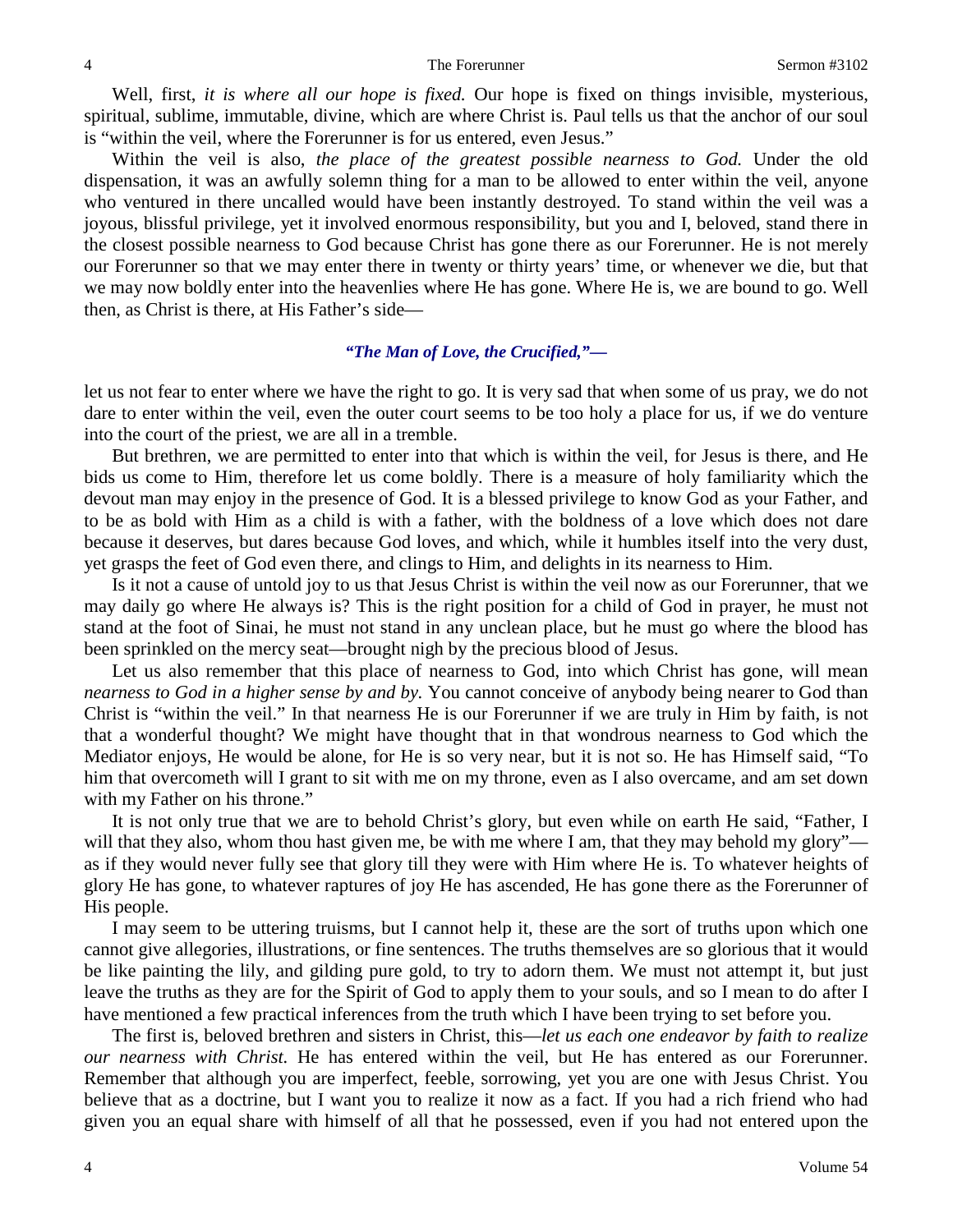possession of it, you would think, "I have not to depend upon charity for my daily bread, for my rich friend has made me as rich as he is himself." Now, whatever joy that might give you, it ought to give you far more to think that you are one with Christ, and that Christ is one with you. When you suffer, Christ is suffering in one of the members of His mystical body, and when He rejoices, it is His desire that His joy may be in you, that your joy may be full. He has married you, and He means you to take His riches as well as Himself, and to reckon that all He is and all He has is yours.

If the Holy Ghost would cause you to realize this, it would make your soul leap within you, and bless the Lord, and magnify His holy name. "I am my beloved's, and my beloved is mine," nay, more, I am a member of His body, of His flesh, and of His bones. Our interests are one, for we are one, and Christ up there, in the heavenlies, is but myself there, for I am in Him, and I shall soon be actually and literally where He is, as I now am in the person of Him who is there as my Representative and Forerunner.

That is the first practical thought, and the second is this—*is He your Forerunner, beloved? Then, run after Him.* There can be no forerunner, as I have said before, unless somebody follows. Jesus is our Forerunner, so let us be His after-runners. "Ah!" says one, "but He is so different from us." The beauty of it is that He is *not* different from us, for He was a man like ourselves. "Forasmuch then, as the children are partakers of flesh and blood, he also himself likewise took part of the same."

Though in Him was no sin, yet in all other respects He was just such as we are, and it cost Him as much to run as it will cost us to run, yea, more, for His race was more arduous than ours is. "Ye have not yet resisted unto blood, striving against sin," therefore "consider him that endured such contradiction of sinners against himself, lest ye be wearied and faint in your minds." Your road may be full of crosses, but they are not such crosses as the one He carried.

You have suffered bereavements, yes, and "Jesus wept." You have to endure poverty, and He had not where to lay His head. You are often despised, and He is still "despised and rejected of men." You are slandered, but as they called the Master of the house Beelzebub, what wonder is it that they speak ill of those who are the members of His household? Jesus Christ ran the very race that you have to run, and He ran it perfectly, and that same power which wrought in Him to run until He entered within the veil, and so passed the goal, will help you to run till you reach the same spot. If He is your Forerunner, and He has run the race, it is essential that you should run it too, and should also win the prize.

Courage, brethren, nothing is too hard for our poor manhood to accomplish through the power of the ever-blessed Spirit. As Christ has conquered, so can we. Sin's assaults can be repelled, for Christ repelled them. The Holy Ghost can lift up "poor human nature"—as we call it—into something nobler and better, transforming it into the likeness of the human nature of the Christ of God, till in that human nature purity and holiness even to perfection shall dwell.

Follow, brethren and sisters, the mighty Runner who has gone before you within the veil, and the best way to follow Him is to put your feet into His footprints. It may seem as if you might get to the goal either this way or that, but the best Christian is he who does not wish for any other path than that which his Master trod. I would like—oh, that I might realize it!—to "follow the Lamb whithersoever he goeth," not to say, "This is not essential, and that might be dispensed with," but like the Master Himself, to say, "Thus it becometh us to fulfill all righteousness."

Good writing, I think, depends very much upon the little letters. If you want to read a man's letter easily at the first glance, he must write legibly, and mind his Ps and Qs, and all the other letters of the alphabet, especially those that are nearly alike, such as C and E, or I and L.

O Christian, there may be very little difference, to the eye of man, between this letter and that of the believer's alphabet, but you will do best if you follow your Master exactly in all points! No hurt comes of doing that, but great hurt comes of even the least laxity. Follow closely your great Forerunner, follow at His heels, as a dog follows his master. Just as Christ ran, so may the Holy Ghost help you to run with endurance the race set before you, "looking unto Jesus."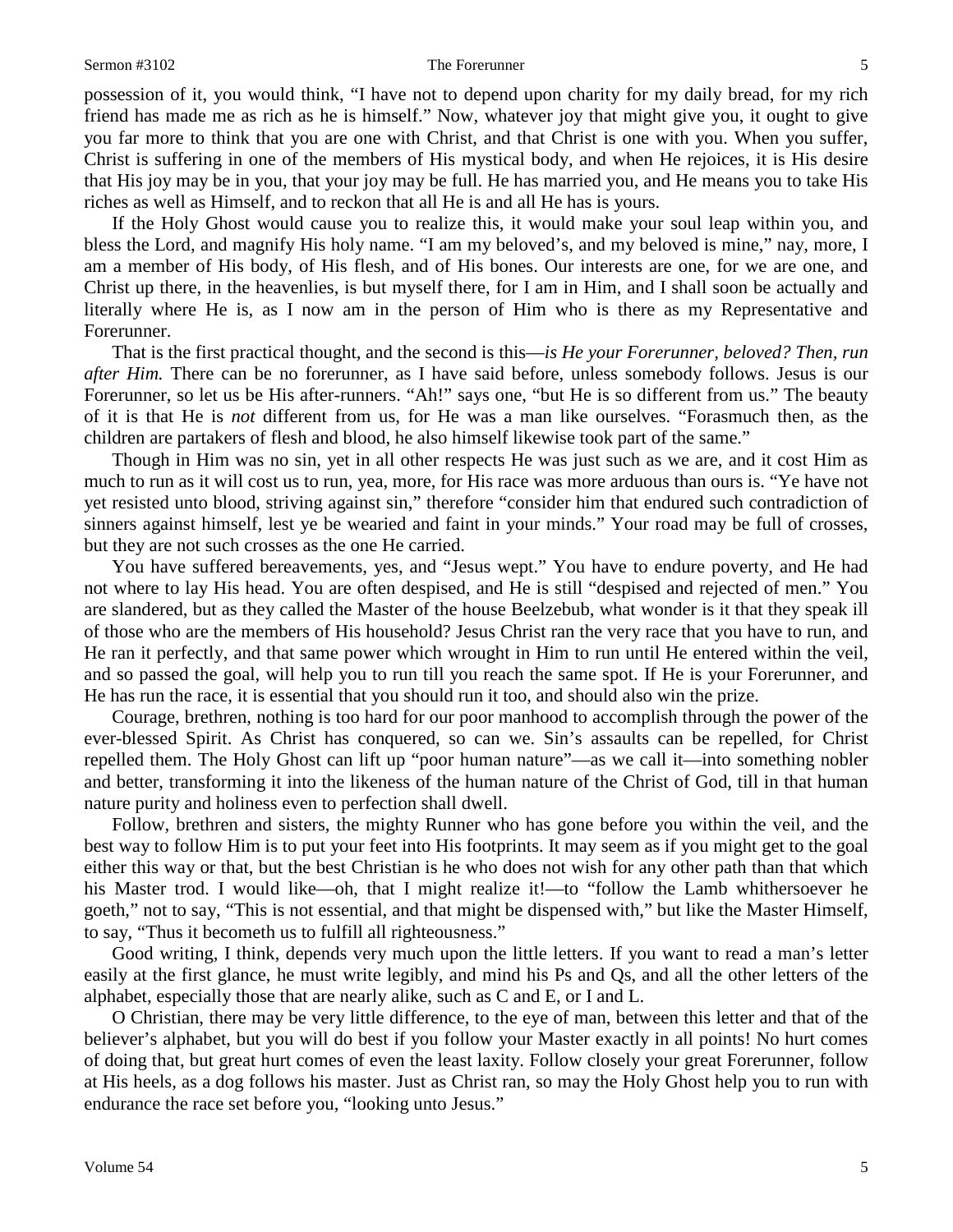The next thing I have to say is this, *let us love our Lord intensely.* He has gone to heaven, but He has not gone there for Himself alone. He has got so into the habit of sharing with His people all that He has that He has not left off that habit now that He has got into the glory, He says, "I am here for my people, I was on the cross for them, and I am on the throne for them." It is marvelous that even the reward that is given to Him He shares with His own beloved ones, for there is nothing that He has that He keeps to Himself.

It was a blessed marriage day for us, His people, when He took us to be His, for with all His heavenly gifts He did us endow, and now He has nothing but what He holds in common with His people. We are "heirs of God, and joint-heirs with Christ." Then, must we not love much Him who has loved us so much that He has given us Himself and all He has?

Come, my cold heart, if there is anything that can warm you, surely it is the thought of such true, fond, constant, faithful love as this. Indulge a moment's thought now, indulge it quietly, let your soul picture Him. Come to His feet, and kiss them, and if you have an alabaster box of precious ointment, break it open, and anoint Him, and fill the house with the perfume of your offering of love and gratitude.

Last of all, *since Christ has gone to heaven to be our Forerunner, let us trust Him.* We could have trusted Him, I hope, while He was running His race, so surely we can trust Him now that He has won it. The saints of God who lived before Christ came to dwell upon the earth, trusted Him before He started to run, His apostles and other disciples in their poor feeble way trusted Him while He was running, so shall not we trust Him now that the race is finished, and He has gone into glory on our behalf?

If a man says, "I will do a thing," if he is a truthful man, and he can do what he says, we depend upon him, but when he has done it, it would be a shame not to depend upon him. If Christ came here tonight, never having died, and He said to us, "Ye poor lost ones, I mean to save you," ought we not to believe Him? If He said, "Dear children of Mine, I mean to come and run a race, and win it for you," would we not say, "Lord Jesus, we trust Thee"?

Well, He is not here in bodily presence, He is up yonder. Do you not see Him with the crown upon His head? There He sits in glory, innumerable angels are bowing before Him, and cherubim and seraphim are praising Him day without night, and the redeemed from among men are singing, "Worthy is the Lamb that was slain for us." Can *you* not trust Him, sinner? "He is able to save them to the uttermost that come unto God by him, seeing he ever liveth to make intercession for them," can you not trust Him? He is within the veil, pleading for us, and pleading for all who come unto God by Him, and setting His people the example of coming there to plead too. As He is there, can we not all trust Him?

The dying thief trusted Him when His hands were nailed to the cross, can we not trust Him now that His hand grasps the scepter of sovereignty? The dying thief trusted Him when men ridiculed Him, and thrust out their tongues, and railed at Him, can we not trust Him now that heaven and earth are full of the majesty of His glory? Surely we must.

Jesus, Master, if we never have relied upon You before, grant us the grace to do so now, and as for those of us who have depended on You these many years, You dear, tried, precious, faithful Lover of our souls, surely we have done with doubting. We are in Your bosom, nay, more, we are inside Your very heart, and therefore we must be safe. Who can harm us there?

You did say, "My sheep hear my voice, and I know them, and they follow me: and I give unto them eternal life; and they shall never perish." With this assurance let us go our way, resolving to follow our Forerunner till we get where He is, "within the veil," and then forever to follow Him "whithersoever he goeth." Amen.

#### **EXPOSITION BY C. H. SPURGEON**

#### *HEBREWS 9:24-28 AND 10*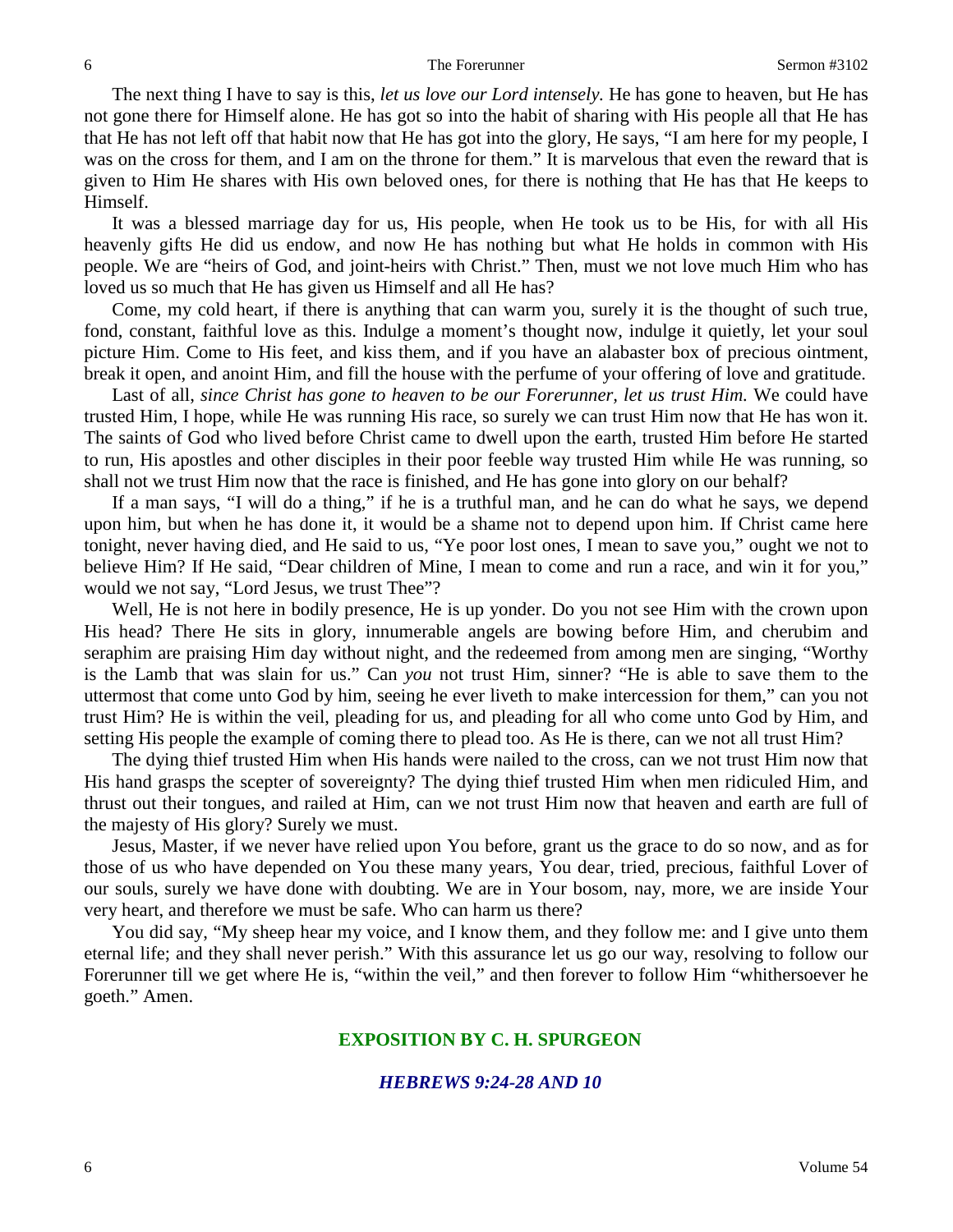**Hebrews Chapter 9. Verse 24.** *For Christ is not entered into the holy places made with hands, which are the figures of the true; but into heaven itself, now to appear in the presence of God for us:*

He has gone within the veil—not the veil of "blue, and purple, and scarlet, and fine twined linen of cunning work," but within the veil that hides "heaven itself" from our eyes, and there He is "in the presence of God for us."

**25-26.** *Nor yet that he should offer himself often, as the high priest entereth into the holy place every year with blood of others; for then must he often have suffered since the foundation of the world: but now once in the end of the world hath he appeared to put away sin by the sacrifice of himself.*

The high priest brought the blood of the animals that were slain for a sin-offering, and hence he came often. He could not bring his own blood, or he would only have come once, but our Savior has come only once, "to put away sin by the sacrifice of himself." [See sermons #759, Jesus Putting Away Sin, #911, The Putting Away of Sin, and #2283, Christ's One Sacrifice for Sin]*.*

**27-28.** *And as it is appointed unto men once to die, that after this the judgment: so Christ was once offered to bear the sins of many; and unto them that look for him shall he appear the second time without sin unto salvation.*

He had to suffer because of sin once, but He will never again have to do that, His sacrifice will never need to be repeated, and never can be repeated.

**Hebrews Chapter 10. Verses 1-2.** *For the law having a shadow of good things to come, and not the very image of the things, can never with those sacrifices which they offered year by year continually make the comers thereunto perfect. For then would they not have ceased to be offered?*

If the sacrifice had really put away sin, surely it would never have needed to be offered again. If one sacrifice had put away the guilt of Israel, there would have been no need to bring another.

**2.** *Because that the worshippers once purged should have had no more conscience of sins.*

Once cleansed from sin, we are cleansed from sin, the great deed is done once and for all.

**3-5.** *But in those sacrifices there is a remembrance again made of sins every year. For it is not possible that the blood of bulls and of goats should take away sins. Wherefore when he cometh into the world,—*

You know who that is, there is but one great "HE" to us—our blessed Lord and Savior, Jesus Christ, the true High Priest.

**5.** *He saith, Sacrifice and offering thou wouldest not, but a body hast thou prepared me:*

By the work of the Holy Ghost within the Virgin Mary, the blessed body of Christ was "prepared" so that He might be God and man in one person, and so might bring an offering acceptable unto God.

**6-9.** *In burnt offerings and sacrifices for sin thou hast had no pleasure. Then said I, Lo, I come (in the volume of the book it is written of me,) to do thy will, O God. Above when he said, Sacrifice and offering and burnt offerings and offering for sin thou wouldest not, neither hadst pleasure therein; which are offered by the law; then said he, Lo, I come to do thy will, O God. He taketh away the first, that he may establish the second.* [See sermon #2698, The First and the Second].

That He may bring in the real sacrifice of which the others were but types and prefigurations.

**10.** *By the which will—*

The will which Christ fulfilled in life and in death, "By the which will"—

**10.** *We are sanctified through the offering of the body of Jesus Christ once—*[See sermon #1527, Perfect Sanctification].

Only one sacrifice was required. The key-word here is that little word "once." Let it not only sound in your ears, but be written in your hearts. Jesus Christ died once, He brought His sacrifice once, He put away our sins once.

**11-12.** *And every priest standeth daily ministering and offering oftentimes the same sacrifices, which can never take away sins: but this man, after he had offered one sacrifice for sins for ever, sat down on the right hand of God;*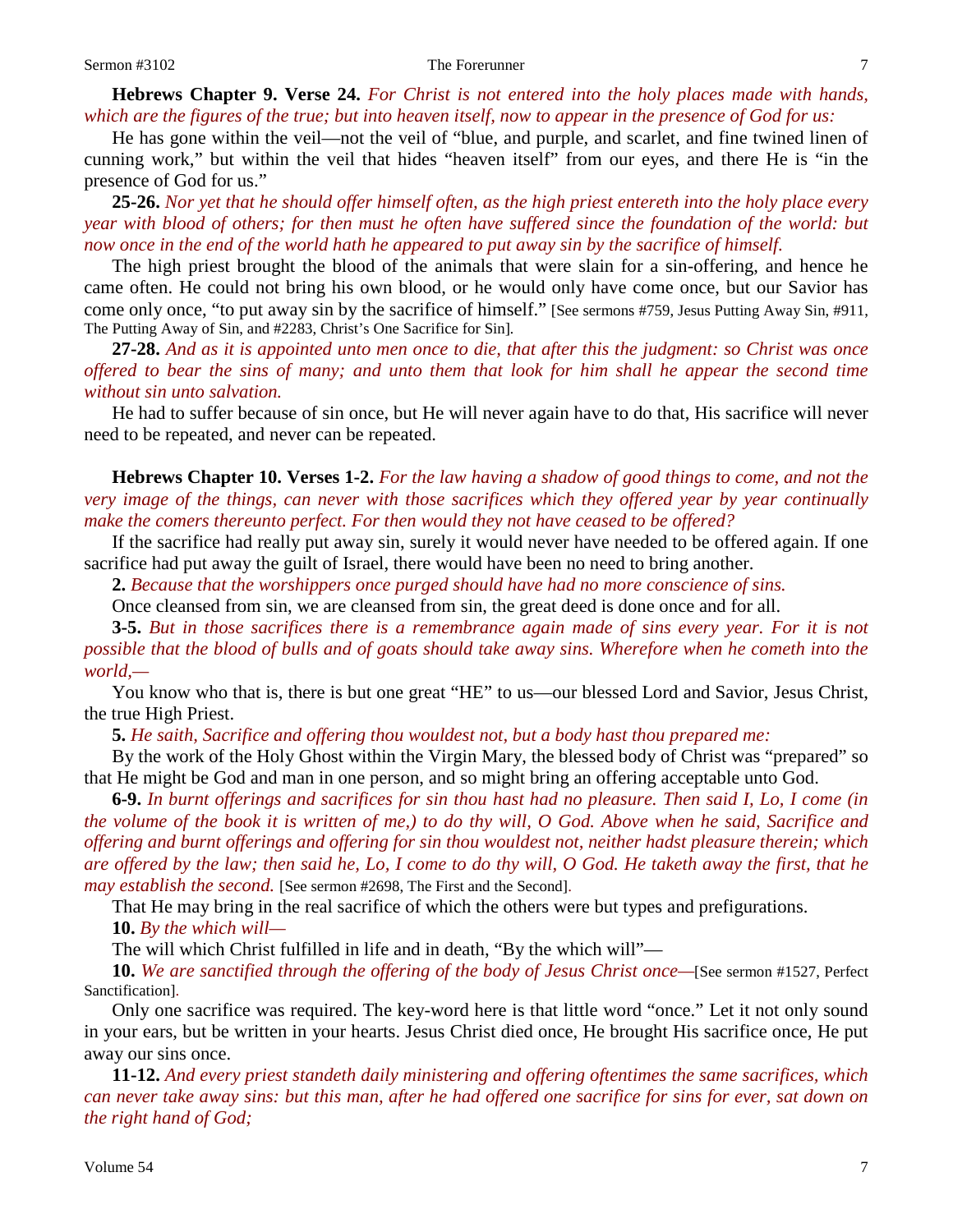Christ stands no longer to minister as a sacrificing priest, He is sitting down on the right hand of God. That is the posture of one whose work is done, and who is taking his rest, "He sat down on the right hand of God," [See sermon #91, Christ Exalted].

**13-18.** *From henceforth expecting till his enemies be made his footstool. For by one offering he hath perfected forever them that are sanctified. Whereof the Holy Ghost also is a witness to us: for after that he had said before, This is the covenant that I will make with them after those days, saith the Lord, I will put my laws into their hearts, and in their minds will I write them; and their sins and iniquities will I remember no more. Now where remission of these is, there is no more offering for sin.*

Sin itself being no longer imputed to any believer in Christ, there is neither the occasion nor the need for the offering of another sacrifice for sin. Christ's one sacrifice has forever put away the sins of all who believe in Him.

**19-22.** *Having therefore, brethren, boldness to enter into the holiest by the blood of Jesus, by a new and living way, which he hath consecrated for us, through the veil, that is to say, his flesh; and having an high priest over the house of God; let us draw near with a true heart in full assurance of faith, having our hearts sprinkled from an evil conscience, and our bodies washed with pure water.*

The Jew could not personally go up to the mercy seat, he had to go there through his representative, the high priest, and we have Christ as our "high priest over the house of God," so we come to God through Him. The Israelite could not pass through the veil which hid from public gaze the glory of the Shekinah, and Jesus Christ's humanity was a veil which somewhat concealed the glory of His deity, but the flesh of Christ having been crucified, the veil has been rent, and now we may come right up to the throne of God without trembling, nay, we may come even with holy boldness and familiarity, and speak to God without alarm.

Having such a privilege as this, let us not neglect it. It was denied to prophets and kings in the olden time, but now that it is vouchsafed to us, let us avail ourselves of it, and constantly "let us draw near" unto God "with a true heart in full assurance of faith."

**23.** *Let us hold fast the profession* [See sermon #1897, Holding Fast Our Profession] *of our faith without wavering; (for he is faithful that promised;)—*

As He is faithful, let us also be faithful, and hold, as with a death grip, the faith which has been revealed to us and wrought within us by the Holy Spirit, ay, and the profession of that faith too, never being ashamed to own that we are followers of the Nazarene. And let us, while we are thus faithful ourselves, endeavor to strengthen others.

**24.** *And let us consider one another to provoke unto love and to good works:*

The Greek is, to stir each other up to a paroxysm of love. There is no fear that we shall ever go too far in our love to God, though it would cast us into a state of blessed excitement, yet would it be healthy for us to so live and so to work.

**25.** *Not forsaking the assembling of ourselves together, as the manner of some is;*

For Christian fellowship is helpful to us, and we are helpful to others by it. A Christian is not meant to be a solitary being. Sheep are gregarious, and so are the sheep of the Lord Jesus Christ. Let us not be solitary pilgrims along the road to heaven, but join that glorious host of God's elect who march beneath the guidance of our great Master.

**25.** *But exhorting one another: and so much the more, as ye see the day approaching.*

Does not every day bring us nearer to the coming of the Lord? Are there not many signs that these are the last days? Well then, so much the more let us stir each other up to love and to good works.

### **26-27.** *For if we sin willfully after that we have received the knowledge of the truth, there remaineth no more sacrifice for sins, but a certain fearful looking for of judgment and fiery indignation, which shall devour the adversaries.*

Here the truth taught is that if a Christian apostatizes, if he renounces his faith, and goes back to the world, it is impossible to reclaim him. A backslider may be restored, but anyone who should willfully, after receiving the truth, reject it, has rejected the only Savior, he has rejected the only regeneration, and